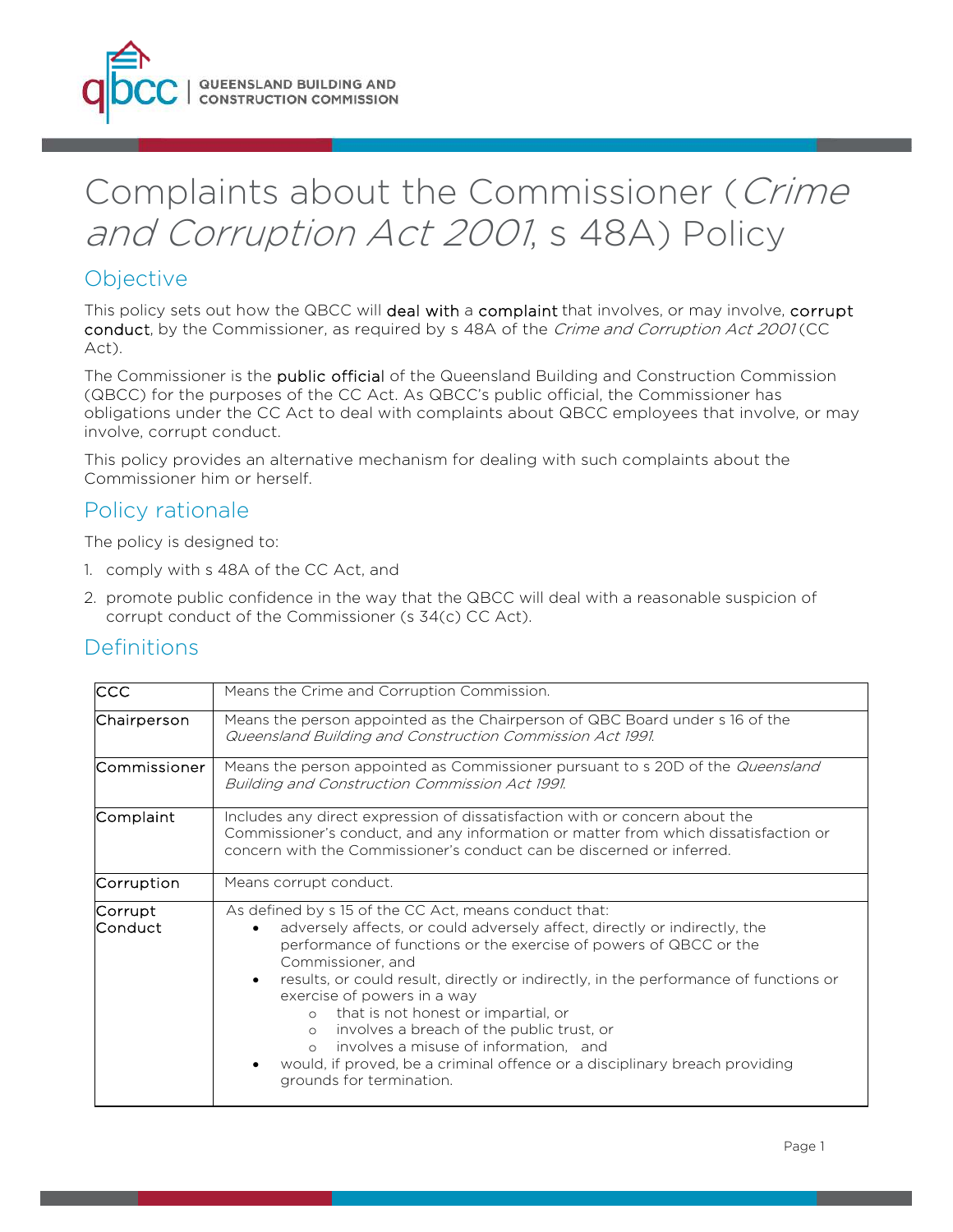|                       | It also means conduct that:<br>impairs, or could impair, public confidence in public administration, and involves,<br>or could involve, any of the following:<br>o collusive tendering;<br>o fraud relating to an application for a licence, permit or other authority under an<br>Act with a purpose or object of -<br>(A) protecting health or safety of persons;<br>(B) protecting the environment;<br>(C) protecting or managing the use of the State's natural, cultural, mining or                                                                         |  |
|-----------------------|------------------------------------------------------------------------------------------------------------------------------------------------------------------------------------------------------------------------------------------------------------------------------------------------------------------------------------------------------------------------------------------------------------------------------------------------------------------------------------------------------------------------------------------------------------------|--|
|                       | energy resources:<br>o dishonestly obtaining, or helping someone to dishonestly obtain, a benefit from<br>the payment or application of public funds or the disposition of State assets<br>o evading a State tax, levy or duty or otherwise fraudulently causing a loss of<br>State revenue, or<br>o fraudulently obtaining or retaining an appointment; and<br>would, if proved, be a criminal offence or a disciplinary breach providing grounds<br>for termination.                                                                                           |  |
| Deal with             | Means taking action with respect to a complaint, including:<br>communicating with the person who made the complaint<br>assessing the complaint<br>deciding to take no action on the complaint in accordance with s 44 of the CC<br>Act<br>taking managerial action to address the complaint<br>investigating the complaint<br>instituting disciplinary proceedings in relation the conduct complained of<br>referring the complaint to another appropriate authority to deal with it, and<br>taking other action to address the complaint in an appropriate way. |  |
| Deputy<br>Chairperson | The person appointed as the Deputy Chairperson of QBC Board under s 17 of the<br>Queensland Building and Construction Commission Act 1991.                                                                                                                                                                                                                                                                                                                                                                                                                       |  |
| Nominated<br>person   | The persons nominated in this Policy, in accordance with s 48A of the CC Act, to deal<br>with complaints about corrupt conduct by the Commissioner.                                                                                                                                                                                                                                                                                                                                                                                                              |  |
| Public Officer        | Defined in the CC Act to be 'the chief executive officer of a unit of public administration'<br>- in this case the QBC Commissioner.                                                                                                                                                                                                                                                                                                                                                                                                                             |  |

# Policy application

This policy applies to complaints from any person, including QBCC employees and contractors, and members of the public.

It applies:

- if a person makes a complaint to the QBCC that gives rise to a reasonable suspicion that the complaint involves, or may involve, corrupt conduct of the Commissioner, and
- if a person makes a complaint to the CCC that gives rise to a reasonable suspicion that the complaint involves, or may involve, corrupt conduct of the Commissioner, and the CCC refers the complaint to the QBCC to deal with in accordance with the CC Act.

The following non-exhaustive list are indicators of the types of conduct which may form a reasonable basis to suspect corrupt conduct:

- Fraud and theft
- Extortion
- Unauthorised release of information
- Obtaining or offering a secret commission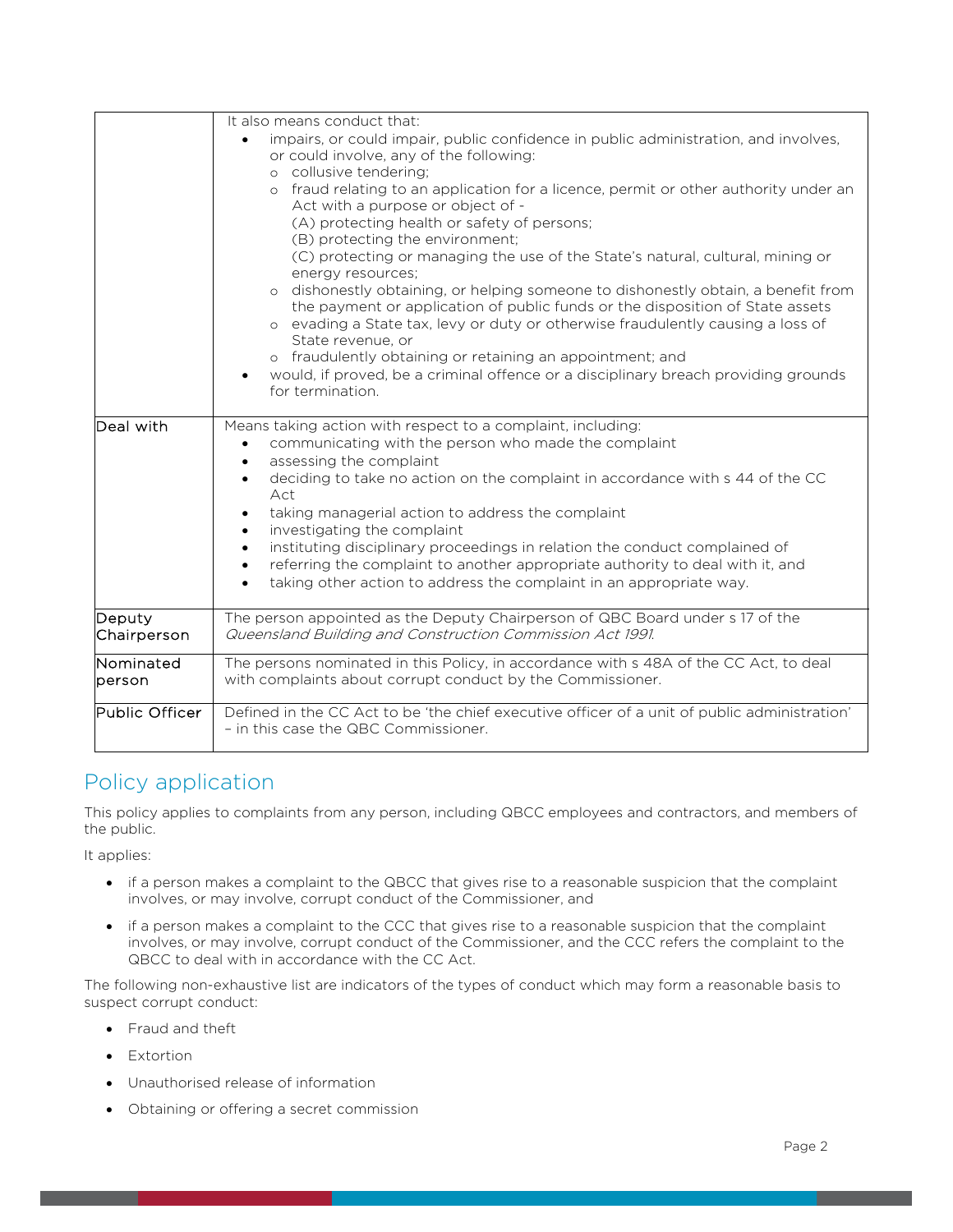- Nepotism
- Collusive tendering.

#### Nominated persons

The following persons are nominated for the purposes of s 48A(2) and (3) of the CC Act:

- The Chairperson:, and
- The Deputy Chairperson.

## Complaints about the Commissioner

Any person who wishes to make a complaint that involves, or may involve, corrupt conduct by the Commissioner, may complain directly to the CCC.

Alternatively, the complaint may be made to a nominated person in accordance this policy via email: integrity@qbcc.qld.gov.au.

The CC Act then applies as if references to the public official being notified of and dealing with the complaint were references to the nominated person instead.

If the Commissioner directly receives a complaint about him or herself, which involves or may involve an allegation of corrupt conduct, the Commissioner must:

- report the complaint to a nominated person as soon as practicable, and
- take no further action to deal with the complaint unless requested to do so by the nominated person.

If the nominated person reasonably suspects that any complaint they receive involves or may involve corrupt conduct by the Commissioner, they must:

- notify the CCC of the complaint (s 38 CC Act), and
- deal with the complaint, subject to the CCC's monitoring role, in accordance with s 44 of the CC Act.

In dealing with the complaint, the nominated person may seek the assistance of the Director, Integrity and Complaints, and/or external legal counsel.

If the nominated person decides that the complaint does not give rise to a reasonable suspicion of corrupt conduct by the Commissioner, they must make a record of the decision in accordance with s 40A of the CC Act. The record must include:

- the details of the complaint or information or matter
- the evidence on which the nominated person relied in making the decision,
- any other reasons for the decision.

If there is no reasonable suspicion of corrupt conduct by the Commissioner, the nominated person will then refer the complaint to the Director of Integrity and Complaints to be managed in accordance with the:

- Public Interest Disclosure Policy and Procedure
- Managing Employee Complaints Policy, and/or
- Customer Feedback Policy.

### Resourcing the nominated person

If the nominated person has responsibility to deal with the complaint in accordance with the CC Act:

- (i) the QBCC will ensure that sufficient resources are available to the nominated person to enable them to deal with the complaint appropriately, and
- (ii) the nominated person is to ensure that any consultations for the purpose of securing resources sufficient to deal with the complaint are confidential, and not disclosed except to the Director, Integrity and Complaints and the CCC.